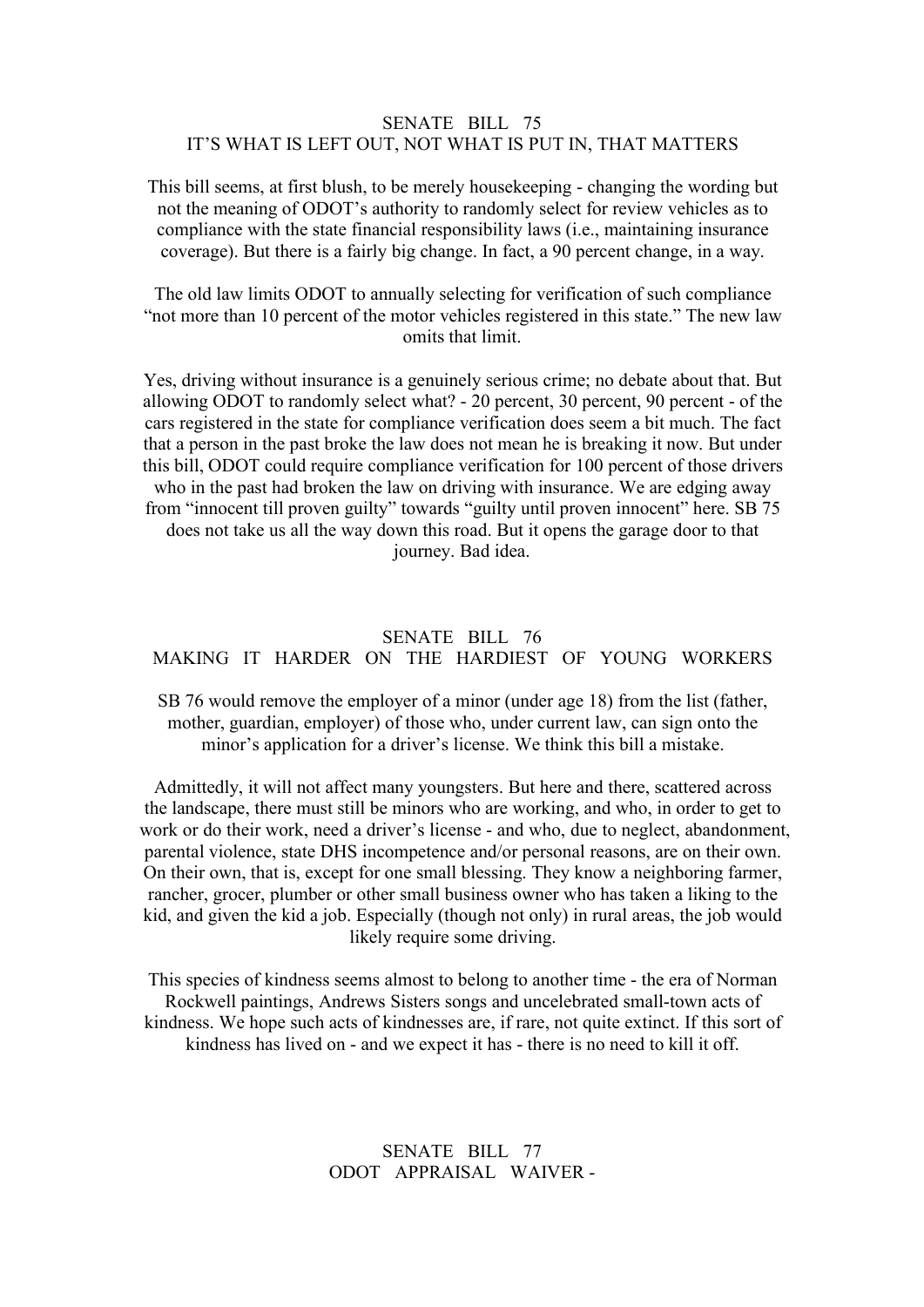#### POTENTIAL MISTREATMENT FOR THE LITTLE GUY?

When ODOT needs, for some valid public purpose, to take privately-owned property, it is required by federal and state Constitutional law to pay just compensation for the "taking." We think this is a right and proper thing. We think it so whether the property owner is rich and powerful or poor and powerless - and we are glad the Founding Fathers felt the same way, too. This bill would change that by creating a separate, distinct procedure for the poorand powerless property owner - and not one to his benefit.<br>SB 77 would direct ODOT to create an administrative procedure for "appraisal

waiver" for properties it wishes to condemn that are worth less than \$20,000. The first question is, of course, how ODOT can be certain a property is worth less than \$20,000 without an appraisal. But, let us agree for the moment that some small slice of property in a far distant corner of Oregon might be good for raising only dust devils, and that it would visibly seem to be worth less than \$20,000. Not that we agree with this premise, mind you, but, for the sake of the argument, we'll pretend we do.

Isn't even that poor schmuck of a property owner entitled to an independent appraisal of the worth of his property - just in case ODOT is wrong (or, heaven forbid, deliberately underestimating the property value)? Doesn't the constitutional mandate for just compensation presume an independent determination of what is "just" and not give the power to make that determination to the very agency doing the taking?

Isn't the whole idea of this bill a first step on a road we don't want to travel?

## SENATE BILL 78 LEAVE WELL ENOUGH ALONE

When a driver is in an accident, he is supposed to report it, under today's law, to ODOT, or the sheriff or the local chief of police. This bill would narrow that list to ODOT alone. We appreciate the efficiency bonus this might offer, but still oppose the bill.

The one thing that keeps us free - besides the Bill of Rights and the Constitution - is the fact that when one government agency may do us wrong, another may help out, even come to the rescue. We'd prefer to allow the motorist his choice of which agency he trusts - the local police, the county sheriff, or ODOT, when filing his accident report. Efficiency is not the only virtue in government; freedom of choice is a virtue, too.

#### SENATE BILL 81 CONSERVATION PRICING FOR ELECTRICITY PERMITTED

This is one of those bills where the only question is why it hasn't been law for decades already. A light clearly went on in somebody's noggin, and better late than never. SB 81 enables conservation pricing in energy billing as an incentive to the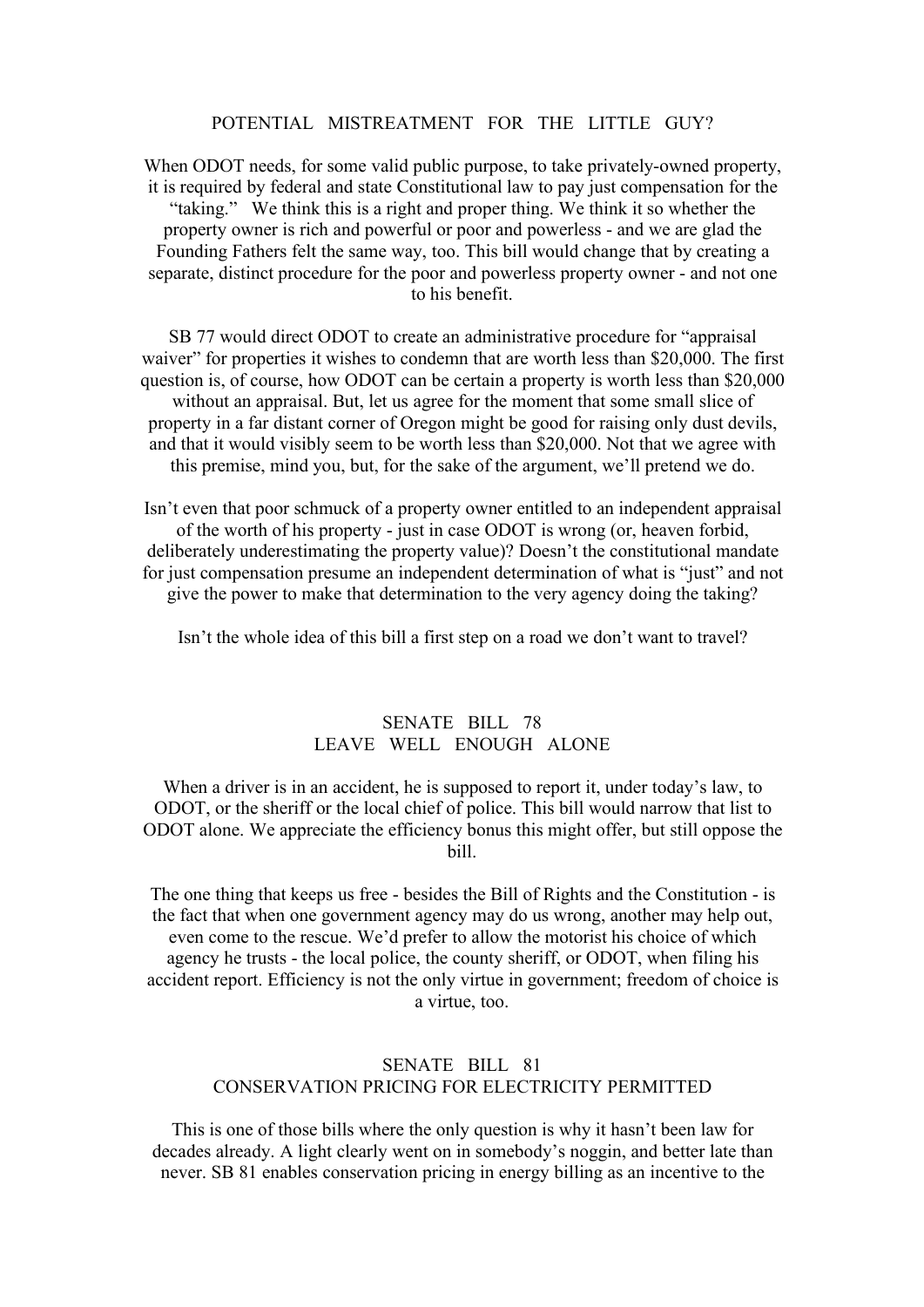customer's adoption of energy conservation measures. It would encourage conservation pricing in general and conservation during peak demand times specifically, and it does so in easy-to-understand, easy-to-operate language. If one bill should get a unanimous vote this session, SB 81 is it. Do pass.

#### SENATE BILL 84 CASTING A WIDER NET FOR NET METERING

Someday, this age we live in - the Age of the Petrosaurs (whose range extends from Riyadh to Dallas to our own Enron-entangled state) - will be looked back upon with amazement by historians. We believe they will view bills like SB 84 as genuinely heroic contributions to the hope for a viable human future.

We do not know precisely which clean renewable energy technologies or sources will ultimately replace the fossil fuel sources now giving our poor planet a fever. But we know the illness will one day end, and long-delayed new technologies will replace the old. Decades ago, it seemed that solar photovoltaics would lead the way into the future. In recent years, wind power has become the leading clean energy source. Hydrogen may yet prove viable. Biomass is already used in Brazilian automobiles, as part of a mixed-fuel regime. California captures waste methane gas and uses it, doubly reducing global warming. We are glad to see this bill expand the roster of alternative energy sources that the state encourages, by qualifying them for the benefits of net metering. Who knows which way out of our polluted petroleum pickle will ultimately prove most promising? Better not to prejudge the answer, and open the doors instead to all qualified contenders.

Which is what this bill does. It is a small counterweight to the immense federal tax breaks and subsidies regularly shoveled into the furnace of the coal-oil-and-gas industry, but for whatever good it may do, let us ensure that this good is maximized. This bill would do just that.

A thought: can we include electricity-generating water wheels, installed alongside and into downspouts on buildings, as a qualifying clean energy source? Nobody has yet invented the home- or office-installed downspout water wheel generator yet, but why think small? Why not encourage it? It could make use of Western Oregon's gravity-driven rains as an (at least local) energy source. Maybe a legislative push would bring out the creativity of our Oregon inventors? (We know - leave well enough alone and hope SB 84 passes. But we had to ask.)

## SENATE BILL 90 PLANNING TO SAVE SOME MONEY, WE HOPE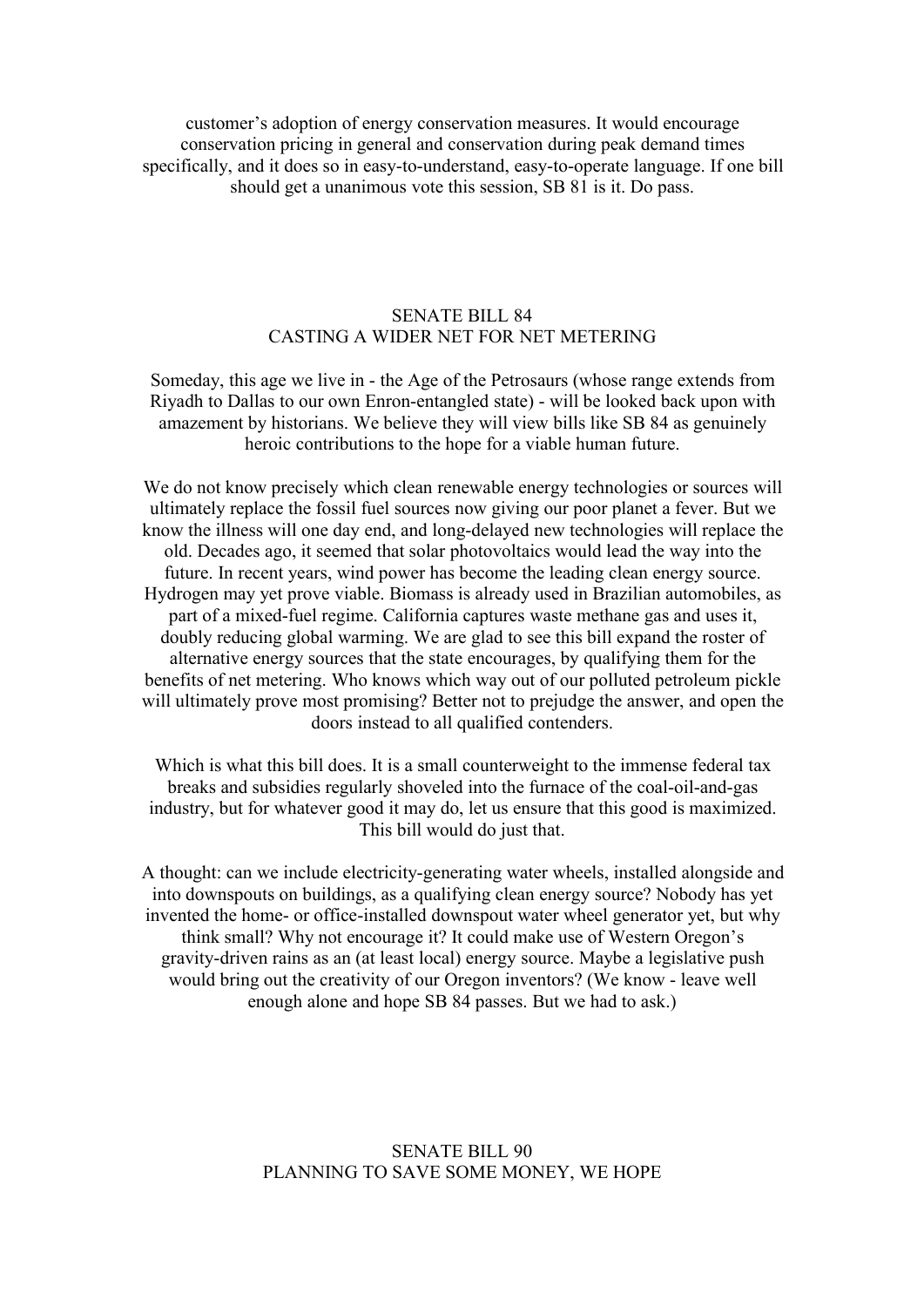This bill would abolish the Capitol Planning Commission, and transfer its duties, powers and functions to the Department of Administrative Services. It was, not surprisingly, proposed by the DAS - but that does not mean it is a bad bill. In fact, we rather like it.

We are limited in our knowledge of Salem and local planning for the capitol mall section of the city, living as we do some ways away from the capitol. However, we think the need for a Capitol Planning Commission probably fairly small. The governor's residence is not reputed to be badly in need of repair or replacement. The buildings that comprise the capitol are not likely to be soon replaced, redesigned or in another way redone, and its parks are equally unlikely to be changed much. Perhaps the street grid could use a few more or a few less one-way streets, but the issue doesn't seem to agitate capitol residents much. In short, why have a Capitol Planning Commission at all?

Here is a bill that just might save some taxpayer money without sacrificing anything the state, its citizens - or the residents of Salem - really need.

### SENATE BILL 95 EXPANDING THECRIMINAL JUSTICE COMMISSION

This bill would expand the membership of the Oregon Criminal Justice Commission from 9 to 15 members. We will leave aside the question of what this commission does and how useful it is, and assume that what it does do is useful and worthy of doing. Our question is why, in expanding the membership of this commission, we can't be a bit more creative. As it is, the commission includes only, ahemmmm, the usual suspects.

Why include only representatives of the "agencies, entities and officials involved in the criminal justice system?" Why not include a former convict who is now serving the public interest by providing "scared straight" or similar education to the public, youth, youth offenders, first offenders and the like? Why not include one jail manager, warden, or other jail worker? Why not include an officer involved expressly in fighting methamphetamine and/or narcotics? Why not include a person who has organized a local citizen patrol? Why not a representative, for that matter, of the criminal defense bar, or someone from the Public Defenders office?

Maybe such folk already are members of this commission. Maybe not, we have to admit, we don't know. But we see nothing in the existing statute to mandate or even encourage this broader base of ideas, criticism and experience.

The point is not that there is anything wrong with including on such a commission people who serve in the agencies, etc. of the criminal justice system. But they are not the only people with knowledge of, and potentially ideas about, that system and how to improve it.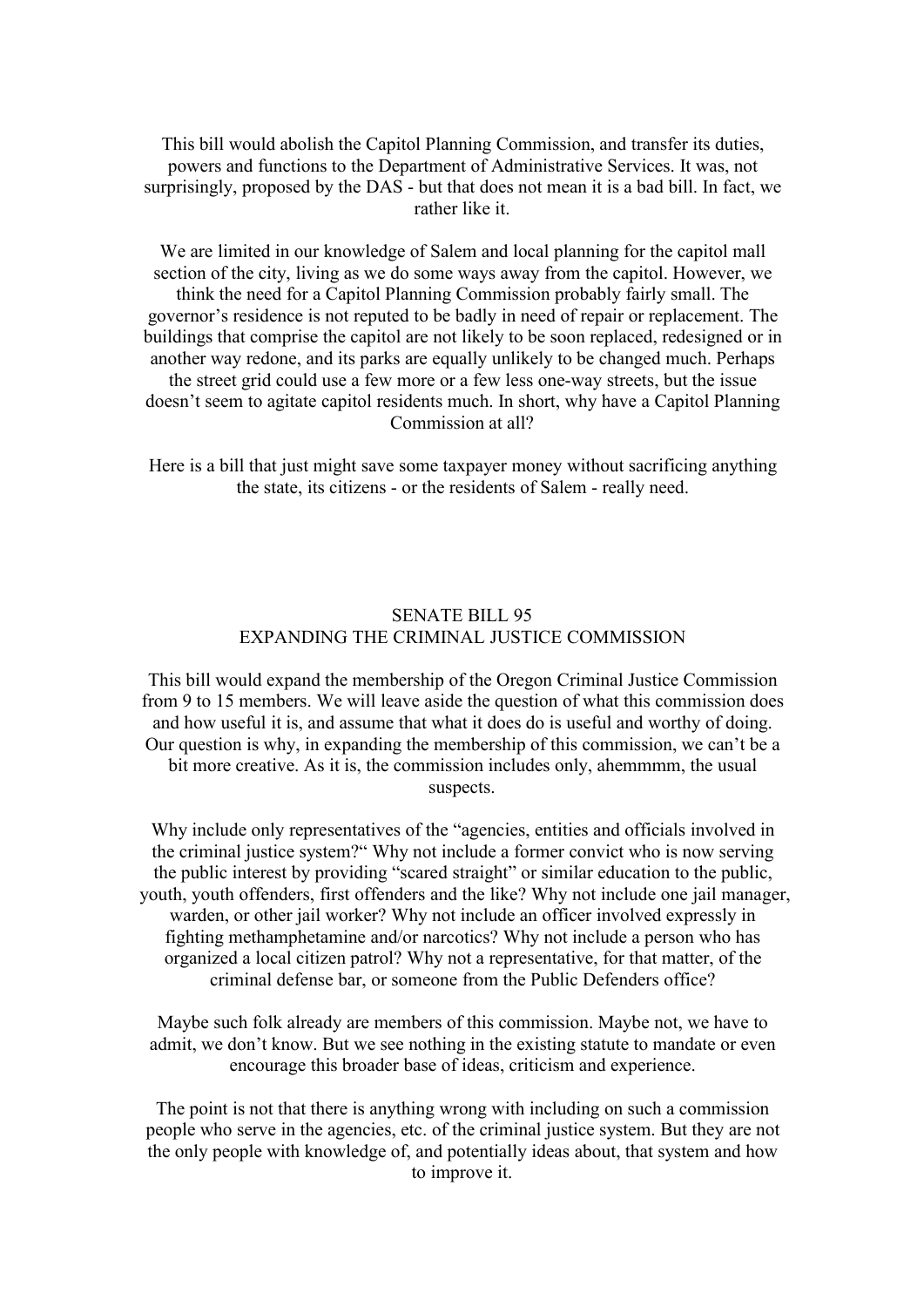## SENATE BILL 99 INVASION OF THE BODY SNATCHERS, 21ST CENTURY-STYLE

This bill would allow any "health care provider" - from local doctor or dentist to neurosurgeon to jailhouse physician - to "retain genetic information of an individual without obtaining an authorization from the individual or a personal representative of the individual" under certain conditions. How the doctor would obtain that information is not specified, but as every movie-goer knows, it could be gained from any tissue sample, from blood or urine to a fallen hair. This authorizes its covert retention; the law already, to a certain extent, approves its covert collection. We fear such information could be used for anything from identify theft to identity confirmation, medical research and treatment to covert cloning and genetic manipulation.

The conditions under which a medical provider could secretly retain genetic information are about as broad as one could imagine.

1. For "payment." A medical provider could retain a patient's genetic sample if the patient has not paid him. Since the provider can do so without notice or consent, the patient may never know what happened, even if he may wonder why he never got billed for that visit. Can the provider deliberately not bill the patient and, without notice or consent, take a sample at their next meeting? SB 99 says he can.

2. For "his own treatment?" This seems a red herring, inserted into the bill because it feels equitable. But how will a doctor use a patient's genetic data for his own treatment, when doing so requires specialized, costly equipment only a few biotechnology firms possess? Besides, isn't secretly taking something because we want it usually called theft?

3. For "health care operations." Now we get to the meat of this legalized invasion of the body snatchers. Could a provider, having covertly but legally gotten your genetic data, go into business with it, and be legally shielded from his theft? Would SB 99 allow him to sell it, or use it in a partnership with a technologically equipped biotech company?. Yes, if for "health care operations." That's pretty broad.

Ah, but there is a limit, passed in 2003. The law already limits who the health care provider can give that genetic information to. A provider can disclose genetic information, taken under SB 99 without consent or notice, only if he does so in accordance with ORS 192.520(3). Under that, a health care provider

- "(3) May disclose protected health information of an individual without obtaining an authorization from the individual or a personal representative of the individual:
- (a) To another covered entity for health care operations activities ofthe entity that receives the information if: